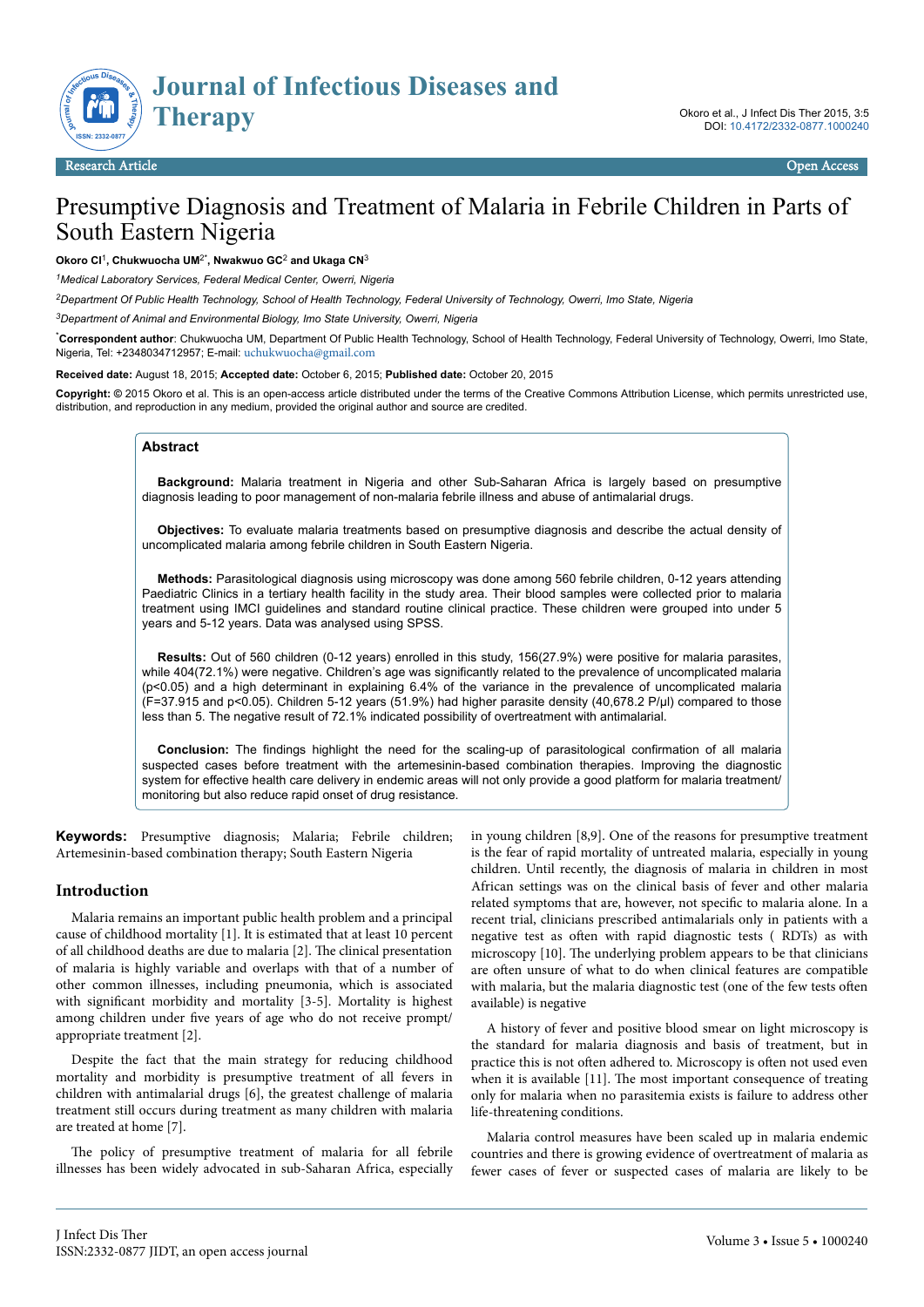**Citation:** Okoro CI, Chukwuocha UM, Nwakwuo GC, Ukaga CN (2015) Presumptive Diagnosis and Treatment of Malaria in Febrile Children in Parts of South Eastern Nigeria. J Infect Dis Ther 3: 240. doi:10.4172/2332-0877.1000240

Page 2 of 6

malaria upon confirmation  $[10-12]$ . Over-prescription of ACT may result in substantial unnecessary use of this class of drugs and the risk of developing resistance [13]. In addition, blind treatment of malaria without parasitological confirmation of the parasite deviates from best practices Нere is increasing reports of the decrease in incidence of malaria [14-16] and with almost universal introduction of artemisininbased combination therapy (ACT), it is imperative that parasite-based confirmation of malaria be scaled up even in the under-fives, given the proclivity to overtreatment of malaria due to clinical over diagnosis.

Emphasis on prompt treatment and distribution of pre-packaged antimalarial drugs are strengths of the Home Management of Malaria [17], a strategy proposed by the World Health Organization in an effort to improve prompt access to treatment. This is predicated on the observation that the majority of fevers in that age group in Sub-Saharan Africa are due to malaria [18]. Нe need to reduce malaria morbidity and mortality through the improvement of home treatment of childhood fevers has led to a number of community-based initiatives, including the training of mothers, community health workers, or shopkeepers in diagnosis, appropriate antimalarial use, and referral [19].

This study is intended to describe the prevalence of uncomplicated malaria among febrile children attending PHC clinic and hospitals in Imo State, Nigeria and make inferences towards improving treatment protocols.

# **Materials and Methods**

## **Study setting**

This study was conducted at the Federal Medical Center Owerri, a Tertiary Health Facility in Imo State, Southeastern Nigeria. This center receives patients from primary and secondary health facilities in the state on referral and its location contributes immensely to large patient turnout.

#### **Patients recruitment**

A total of 560 children aged 0–12 years, who presented with fever or history of fever in the last 24 hours at the Outpatient's Department (OPD) were recruited for this study. Нe children were enrolled if they met the following inclusion criteria: 0 to 12 years, documented fever at presentation or history of fever in the last 24 hours, absence of danger signs of complicated/severe malaria and known serious chronic disease, and willingness of the parent/guardian to provide written assent and consent. Нose that presented with signs of complicated malaria namely convulsions/coma, prostration, severe vomiting, and so forth were excluded and these were managed accordingly. Нe case report form (CRF) that included documented axillary body temperature, history of fever, and other presenting symptoms was completed for each patient before making a finger prick for malaria blood smear preparation.

| Variables                         | Frequency | Percentage (%) |  |  |  |
|-----------------------------------|-----------|----------------|--|--|--|
| Gender                            |           |                |  |  |  |
| Male                              | 299       | 53.4           |  |  |  |
| Female                            | 261       | 46.6           |  |  |  |
| Age distribution                  |           |                |  |  |  |
| Less than 5 years                 |           | 67.1           |  |  |  |
| 5-12 years                        |           | 32.9           |  |  |  |
| Presence of Plasmodium falciparum |           |                |  |  |  |
| Positive                          | 156       | 27.9           |  |  |  |
| Negative                          | 404       | 72.1           |  |  |  |

Table 1: Study participation.

#### **Determination of malaria parasiteamia by microscopy**

Blood was collected from the finger tip of each child who had been presumptively diagnosed of having malaria. Good laboratory practice was adhered to during sample collection, smear preparation and staining. Two slides were made from the fingertip blood of each child. The first slide was the read " $(R)$ " slide (that is the slide that was read), while the other slide was archived " $(A)$ " slide. This is for quality assurance purposes. The thin films were fixed with methanol and left to dry. Нe prepared smears were stained with 10% Giemsa at a pH of 7.2 for 10 minutes. Нe staining process was quality controlled to ensure that the morphology of the malaria parasites in positive slides were distinct and clear.

The parasite density was computed as the number of parasites per 500 white blood cells on a thick film and reported as parasites per

microlitre of blood assuming an average white blood-cell count of 8000 per L [20]. Stained slides were examined under the light microscope using 100X objective lens (immersion oil). A slide was considered negative after 100 high power fields (HPF) have been examined. Another Microscopist, the second reader, was made to re-read each slide. Parasite counts of >20% discordance between two readers were reread by a third reader, who served as the tie breaker. However, parasite counts of less than 20% discordance between the first and second readers was accepted and the mean parasite count taken to compute the parasite density or parasitaemia for each child. Нe Microscopists that read the slides were prequalified before the study through a rigorous process. Each child that was confirmed to have malaria parasites was treated with antimalarial combination therapy.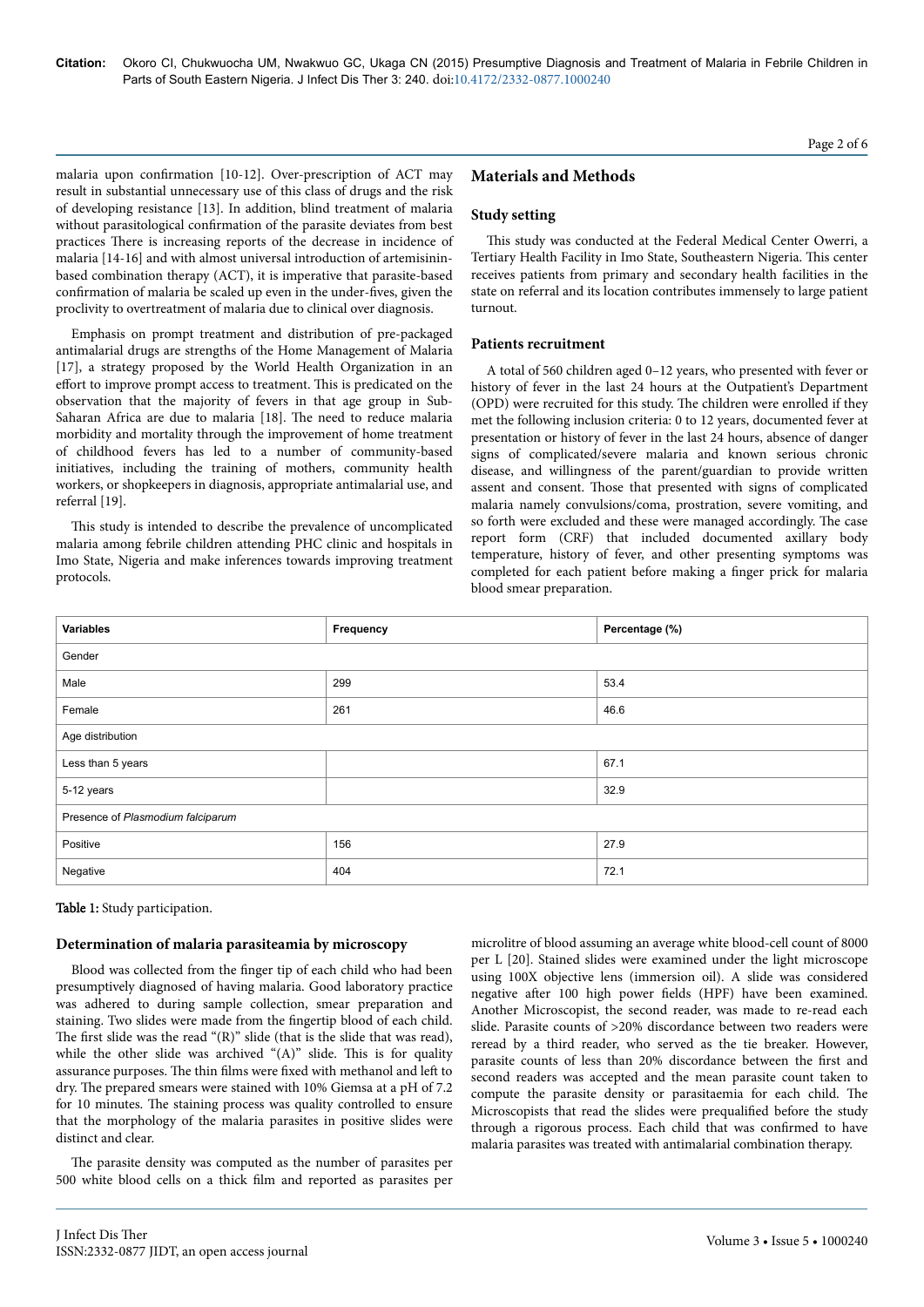**Citation:** Okoro CI, Chukwuocha UM, Nwakwuo GC, Ukaga CN (2015) Presumptive Diagnosis and Treatment of Malaria in Febrile Children in Parts of South Eastern Nigeria. J Infect Dis Ther 3: 240. doi:10.4172/2332-0877.1000240

Page 3 of 6

### **Ethical approval**

## **Data analysis**

The study was approved by the Federal Medical center Owerri Nigeria Ethical/Research Committee. Consent was obtained from the children and their parents/guardian/caregiver before they were enrolled. All patients studied received the appropriate standard of care.

Result was analyzed using IBM SPSS version 20 and presented in tables and charts. Chi square and regression was used to make inference about variables.

| Density and Intensity falciparum |                 |                           |                          |  |  |
|----------------------------------|-----------------|---------------------------|--------------------------|--|--|
| <b>Variables</b>                 | <b>Positive</b> | Parasitaemia Range (P/µl) | Mean Parasitaemia (P/µl) |  |  |
| Less than 5 years                | 75(48.1)        | 15 - 698, 269             | 39.903.6                 |  |  |
| 5-12 years                       | 81(51.9)        | 16 - 432, 077             | 40,678.2                 |  |  |

Table 2: Density and intensity of *Plasmodium falciparum* in the different age group.

| Presence of Plasmodium falciparum |                 |           |          |  |  |
|-----------------------------------|-----------------|-----------|----------|--|--|
| <b>Variables</b>                  | <b>Positive</b> | Negative  | Total    |  |  |
| Less than 5 years                 | 75(19.9)        | 301(80.1) | 376(100) |  |  |
| 5-12 years                        | 81(44.0)        | 103(56.0) | 184(100) |  |  |
| $x^2$ = 35.630, df = 1, p = 0.000 |                 |           |          |  |  |

#### Table 3: Age group and presence of Plasmodium falciparum.

| <b>Model Summary</b>                                                                     |        |          |                    | <b>Change Statistics</b>                                          |       | Sig. F Change |       |
|------------------------------------------------------------------------------------------|--------|----------|--------------------|-------------------------------------------------------------------|-------|---------------|-------|
| Model                                                                                    | R      | R Square | Adjusted<br>Square | $R$ Std. Error of the R Square Change F Change<br><b>Estimate</b> |       |               |       |
|                                                                                          | 0.252a | 0.064    | 0.062              | 0.43458                                                           | 0.064 | 37.915        | 0.000 |
| Predictors: (Constant), Age group, Dependent variable: Presence of Plasmodium falciparum |        |          |                    |                                                                   |       |               |       |

Table 4: Age and presence of Plasmodium falciparum Regression.

| <b>Coefficients</b> |            |          |                                    |                                     |          |       |
|---------------------|------------|----------|------------------------------------|-------------------------------------|----------|-------|
| Model               |            |          | <b>Unstandardized Coefficients</b> | Standardized<br><b>Coefficients</b> |          | Sig.  |
|                     |            | в        | Std. Error                         | <b>Beta</b>                         |          |       |
|                     | (Constant) | 2.041    | 0.055                              |                                     | 37.050   | 0.000 |
|                     | Age group  | $-0.241$ | 0.039                              | $-0.252$                            | $-6.158$ | 0.000 |

Table 5: Age and presence of Plasmodium falciparum coefficients.

#### **Results**

A total of 560 children participated in the study comprising 53.4% males and 46.6% females. Only 27.9% of the children whose blood films were examined microscopically was positive for malaria parasites, while 72.1% of the slides were negative (Table 1).

Table 2 shows the density and intensity of *P. falciparum* among the different age brackets studied who were positive. Those below 5 years had parasitaemia ranging 15-698,269 P/μl with a mean parasitaemia of 39,903.6 P/μl whereas those 5 years and above had parasitaemia

ranging 16-432,077 P/μl with mean parasitaemia of 40,678.2 P/μl (Table 2).

About 19.9% of the 376 children of age<5 years and 44% of the 184 children of age 5-12 years were respectively positive for P. falciparum. Also 80.1% of children <5 years and 56% of those 5-12 years were over diagnosed and treated following IMCI guideline and standard routine practice of the clinic. There was a significant relationship between the age of the children and the presence of Plasmodium falciparum predominantly in those aged 5-years and above instead of the high risk group (<5years).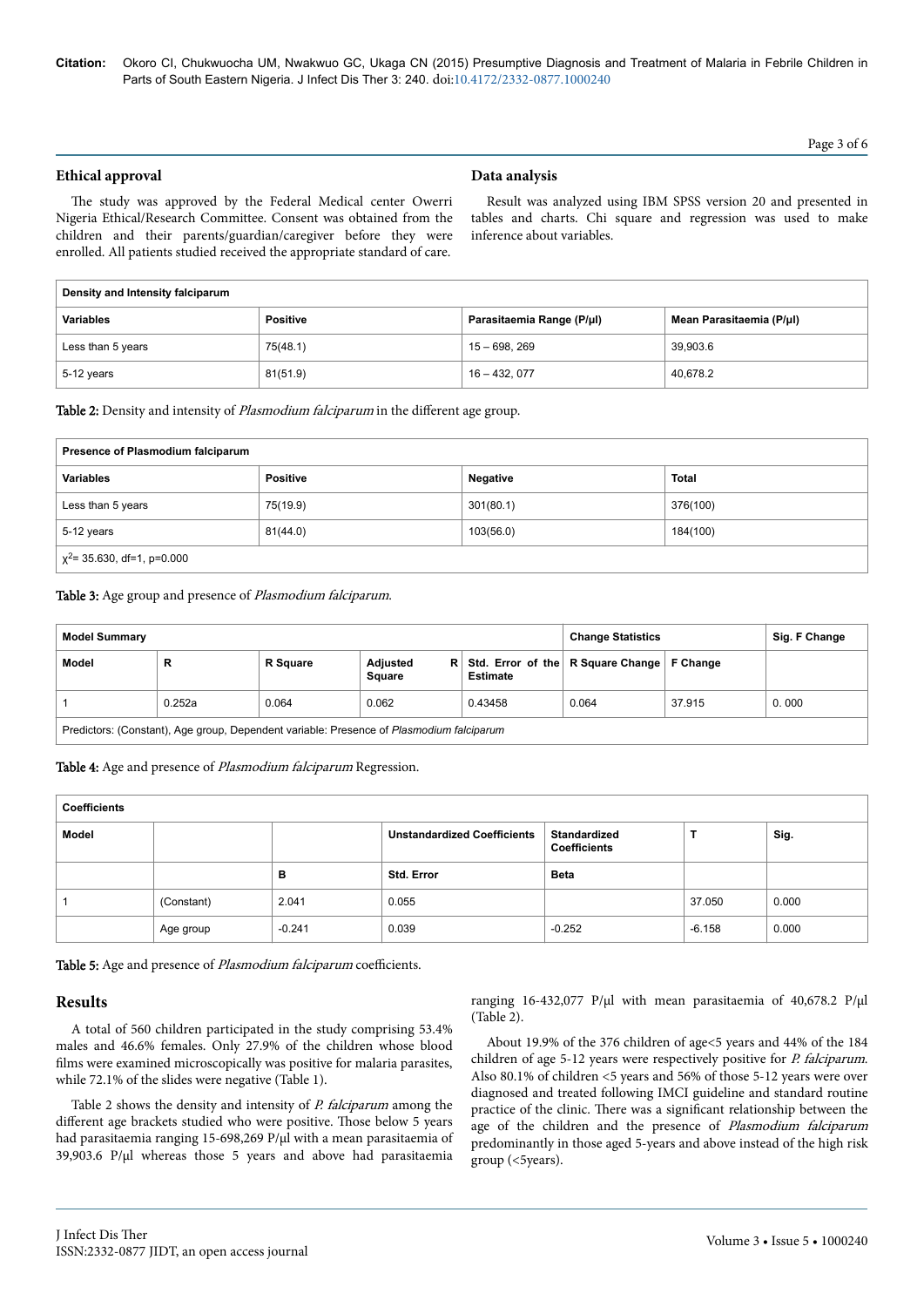# Page 4 of 6

Tables 3-5 shows the regression analysis to investigate the relationship between age and presence/prevalence of Plasmodium falciparum. Children's age was significantly related to the prevalence of uncomplicated malaria (p=0.000) and a high determinant in explaining 6.4% of the variance in the prevalence of uncomplicated malaria (F=37.915 and p=0.000).



Figure 1: Distribution of parasitaemia in age group (<5 years and 5-12 years).



Figure 1 shows the distribution of parasitaemia among the study children. Нe highest level of parasitaemia (1001–10,000 P/μl) was observed for those less than 5 years (35%) and those 5-12 years (>30%) respectively.

Generally, 39.9% of the children had parasite density of 1001-10,000 P/μl while about 12.2% recorded between 10,001-250,000 P/μl (Figure 2).

Figure 3 depicts the symptomatic presentations of the children. About 84.4% of those who were positive for malaria had fever and while 92.6% of those who had fever were malaria slide negative. Нose positive also presented symptoms like chills (53.4%), cough (44.8%), convulsion (1.8%), diarrhoea (46.6%), headache (32.8%) and loss of appetite (50%).



without malaria.

# **Discussion**

Traditionally, malaria has been regarded as the most common and important febrile illness in sub-Saharan Africa [21]. Нe malaria burden is indeed a threat to life and a drain in the economy of the already impoverished people of the sub-Saharan Africa [22].

Early diagnosis, prompt and effective therapy are the pivots of the global malaria control strategy aimed at reducing unnecessary use of antimalarials and also reducing the mortality and morbidity associated with the illness [23]. We observed that 53.4% and 46.6% of the male and female children respectively who were febrile were on antimalarial treatment based on presumptive diagnosis. However only 27.9% among them were actually malaria slide positive when examined microscopically. A majority (72.1%) were slide negative. This may corroborate indications that malaria prevalence may be decreasing in several areas of sub-Saharan Africa in recent years [24], and so most patients seen with febrile illness in these areas might not apparently have malaria infection.

Although 84.4% of the febrile children actually had malaria with high parasite density, the number who also presented with fever but were misdiagnosed for malaria and then treated with antimalarials may have important consequences. This will include mismanagement of other febrile illnesses and vulnerability of the patient to worsening of the underlying true cause of fever [25]. An unnecessary antimalarial treatment of non-malarial fevers with the generally recommended artemisinin-based combination therapy (ACT) [26], leading to wastage of antimalarials is also implied. It can result in abuse of antimalarials which are mostly obtained over the counter [27] or left over drugs from previous treatments [28]. Furthermore, there is likely spread of resistance towards these compounds, by exposing infecting parasites to sub-therapeutic doses of the long-acting partner drug during a considerable period of time [29-31].

Malaria can be suspected presumptively from the signs and symptoms such as we observed in our study and consistent with those previously reported [32]. However, since most mothers usually take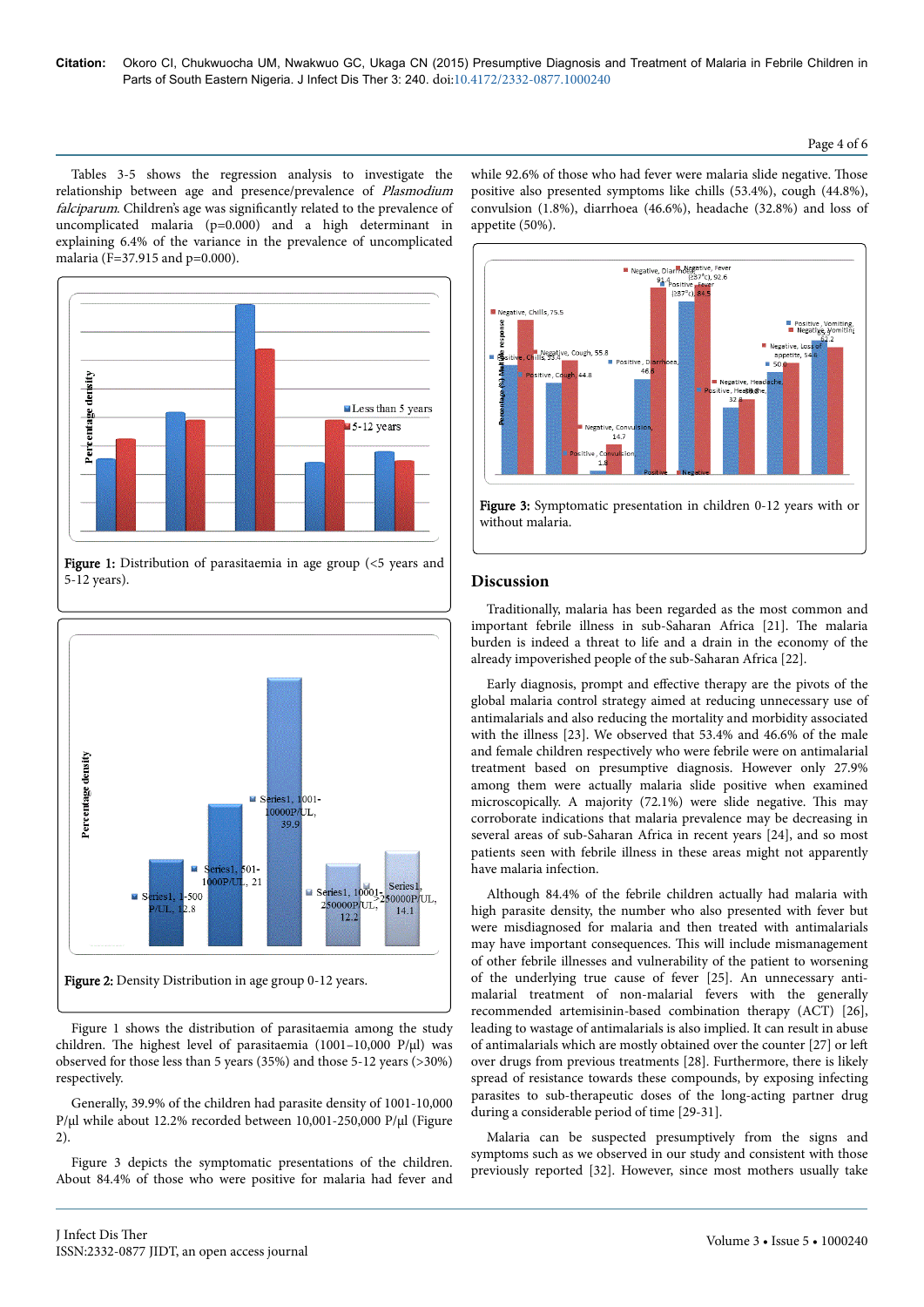action when fever is recognized  $[33]$ , it is necessary that a definitive diagnosis is encouraged using tests demonstrating the parasite or its components [34]. This must be in line with the 2010, WHO recommendation of parasitological confirmation before anti-malarial treatment [35,36]. It will no doubt be a gateway to effective and sustained malaria treatment protocol. An improved awareness and capability of mothers and caregivers to control the difficulties associated with complexity and dynamism of factors influencing their decisions in managing childhood illnesses at home is also important34. This will generally bring about a substantial improvement in integrated management of childhood illnesses.

## **Conclusion**

Malaria is a problematic health issue in children but frequently over diagnosed. Our results indicate a lower proportion of the febrile children actually having malaria. Presumptive malaria diagnosis a lot of times may lead to over diagnosis and therefore mismanagement of other febrile illnesses e.g. pneumonia, meningitis, enteric fever etc. Antimalarial treatment to all that presents with fever without due confirmation means; Waste of resources by the poor, failure to treat/ look for other potential life threatening illnesses, and Increase risk of emergence of resistance to ACT.

There is need to improve diagnostic systems for fever and to understand that proper diagnosis precedes adequate treatment.

Parasitological diagnosis in all health care systems should be scaled up through strategic awareness creation/promotion and behavioural change communication for health workers.

In addition, there should be increased awareness and use of rapid diagnostic test (RDT) in rural communities where malaria microscopy is not readily available. In such places and other endemic areas, community distribution points where these RDTs can be easily accessed by the inhabitants should be set up. Patent medicine dealers (PMDs) who are the first contact of most rural dwellers [28] can as well be used to ensure adequate diagnosis before treatment by making them stock RDTs constantly and also use them when necessary to rapidly diagnose malaria before treating their clients who present with fever.

## **Acknowledgement**

We acknowledge the staff of Federal Medical Centre Owerri Imo State, Nigeria and Andi Centre of Excellence for Malaria Diagnosis, Lagos, Nigeria as well as all Children, Clinicians and Health Workers who participated in this research.

#### **References**

- 1. Akerele A, Yusuf OB, Falade CO, Ajayi IO, Pagnoni F (2011) Factors Associated with Use of Guideline in Home Management of Malaria among Children in Rural South West Nigeria. Malaria Research and Treatment: 1-6.
- 2. WHO (2005) Report of the Expert Committee on Malaria. World Health Organization.
- 3. [Mike E, James B, Isiah M, Shebbe M, Maimuna A, et al. \(2003\)](http://connection.ebscohost.com/c/articles/9470481/hypothetical-performance-syndrome-based-management-acute-paediatric-admissions-children-aged-more-than-60-days-kenyan-district-hospital) [Hypothetical performance of syndrome-based management of acute](http://connection.ebscohost.com/c/articles/9470481/hypothetical-performance-syndrome-based-management-acute-paediatric-admissions-children-aged-more-than-60-days-kenyan-district-hospital) [paediatric admissions of children aged more than 60 days in a Kenyan](http://connection.ebscohost.com/c/articles/9470481/hypothetical-performance-syndrome-based-management-acute-paediatric-admissions-children-aged-more-than-60-days-kenyan-district-hospital) [district hospital. Bulletin of the World Health Organization 81: 166-173.](http://connection.ebscohost.com/c/articles/9470481/hypothetical-performance-syndrome-based-management-acute-paediatric-admissions-children-aged-more-than-60-days-kenyan-district-hospital)
- 4. [Källander K, Nsungwa-Sabiiti J, Peterson S \(2004\) Symptom overlap for](http://www.ncbi.nlm.nih.gov/pubmed/15177148) [malaria and pneumonia--policy implications for home management](http://www.ncbi.nlm.nih.gov/pubmed/15177148) [strategies. Acta Trop 90: 211-214.](http://www.ncbi.nlm.nih.gov/pubmed/15177148)
- 5. [Berkley JA, Maitland K, Mwangi I, Ngetsa C, Mwarumba S, et al. \(2005\)](http://www.ncbi.nlm.nih.gov/pubmed/15797893) [Use of clinical syndromes to target antibiotic prescribing in seriously ill](http://www.ncbi.nlm.nih.gov/pubmed/15797893) [children in malaria endemic area: observational study. BMJ 330: 995-999.](http://www.ncbi.nlm.nih.gov/pubmed/15797893)
- 6. Federal Ministry of Health (2005) National Malaria Control Programme in Nigeria. Annual Report.
- 7. Breman JG (2001) Нe [ears of the hippopotamus: manifestations,](http://www.ncbi.nlm.nih.gov/pubmed/11425172) [determinants, and estimates of the malaria burden. Am J Trop Med Hyg](http://www.ncbi.nlm.nih.gov/pubmed/11425172) [64: 1-11.](http://www.ncbi.nlm.nih.gov/pubmed/11425172)
- 8. [Gosling RD, Drakeley CJ, Mwita A, Chandramohan D \(2008\)](http://www.ncbi.nlm.nih.gov/pubmed/18631377) [Presumptive treatment of fever cases as malaria: help or hindrance for](http://www.ncbi.nlm.nih.gov/pubmed/18631377) [malaria control? Malar J 7: 132.](http://www.ncbi.nlm.nih.gov/pubmed/18631377)
- 9. [English M, Reyburn H, Goodman C, Snow RW \(2009\) "Abandoning](http://www.ncbi.nlm.nih.gov/pubmed/19127977) [presumptive antimalarial treatment for febrile children aged less than](http://www.ncbi.nlm.nih.gov/pubmed/19127977) five [years—a case of running before we can walk?" PLoS Med 6: e1000015.](http://www.ncbi.nlm.nih.gov/pubmed/19127977)
- 10. [Reyburn H, Mbakilwa H, Mwangi R, Mwerinde O, Olomi R, et al. \(2007\)](http://www.ncbi.nlm.nih.gov/pubmed/17259188) [Rapid diagnostic tests compared with malaria microscopy for guiding](http://www.ncbi.nlm.nih.gov/pubmed/17259188) [outpatient treatment of febrile illness in Tanzania: randomised trial. BMJ](http://www.ncbi.nlm.nih.gov/pubmed/17259188) [334: 403-406.](http://www.ncbi.nlm.nih.gov/pubmed/17259188)
- 11. [Reyburn H, Ruanda J, Mwerinde O, Drakeley C \(2006\)](http://www.ncbi.nlm.nih.gov/pubmed/16423307) Нe contribution [of microscopy to targeting antimalarial treatment in a low transmission](http://www.ncbi.nlm.nih.gov/pubmed/16423307) [area of Tanzania. Malar J 5: 4.](http://www.ncbi.nlm.nih.gov/pubmed/16423307)
- 12. [D'Acremont V, Lengeler C, Genton B \(2010\) Reduction in the proportion](http://www.ncbi.nlm.nih.gov/pubmed/20727214) [of fevers associated with Plasmodium falciparum parasitaemia in Africa:](http://www.ncbi.nlm.nih.gov/pubmed/20727214) [a systematic review. Malar J 9: 240.](http://www.ncbi.nlm.nih.gov/pubmed/20727214)
- 13. [Oladosu OO, Oyibo WA \(2013\) Overdiagnosis and Overtreatment of](http://www.hindawi.com/journals/isrn/2013/914675/) Malaria in Children That [Presented with Fever in Lagos, Nigeria. ISRN](http://www.hindawi.com/journals/isrn/2013/914675/) [Infectious Disease 2013: 1-6.](http://www.hindawi.com/journals/isrn/2013/914675/)
- 14. [Bouyou-Akotet MK, Mawili-Mboumba DP, Kendjo E, Mabika-](http://www.ncbi.nlm.nih.gov/pubmed/20017905)[Mamfoumbi M, Ngoungou EB, et al. \(2009\) Evidence of decline of](http://www.ncbi.nlm.nih.gov/pubmed/20017905) [malaria in the general hospital of Libreville, Gabon from 2000 to 2008.](http://www.ncbi.nlm.nih.gov/pubmed/20017905) Malar I $8:300$
- 15. [Delacollette C, D'Souza C, Christophel E,](http://www.ncbi.nlm.nih.gov/pubmed/19842400) Thimasarn K, Abdur R, et al. [\(2009\) Malaria trends and challenges in the Greater Mekong Subregion.](http://www.ncbi.nlm.nih.gov/pubmed/19842400) [Southeast Asian J Trop Med Public Health 40: 674-691.](http://www.ncbi.nlm.nih.gov/pubmed/19842400)
- 16. [Satoguina J, Walther B, Drakeley C, Nwakanma D, Oriero EC, et al.](http://www.ncbi.nlm.nih.gov/pubmed/19954532) [\(2009\) Comparison of surveillance methods applied to a situation of low](http://www.ncbi.nlm.nih.gov/pubmed/19954532) [malaria prevalence at rural sites in](http://www.ncbi.nlm.nih.gov/pubmed/19954532) Нe Gambia and Guinea Bissau. Malar [J 8: 274.](http://www.ncbi.nlm.nih.gov/pubmed/19954532)
- 17. [Hopkins H, Talisuna A, Whitty CJ, Staedke SG \(2007\) Impact of home](http://www.ncbi.nlm.nih.gov/pubmed/17922916)[based management of malaria on health outcomes in Africa: a systematic](http://www.ncbi.nlm.nih.gov/pubmed/17922916) [review of the evidence. Malar J 6: 134.](http://www.ncbi.nlm.nih.gov/pubmed/17922916)
- 18. [Malimbo M, Mugisha E, Kato F, Karamagi C, Talisuna AO \(2006\)](http://www.ncbi.nlm.nih.gov/pubmed/17173675) [Caregivers' perceived treatment failure in home-based management of](http://www.ncbi.nlm.nih.gov/pubmed/17173675) [fever among Ugandan children aged less than](http://www.ncbi.nlm.nih.gov/pubmed/17173675) five years. Malar J 5: 124.
- 19. [Oreagba AF, Onajole AT, Olayemi SO, Mabadeje AFB \(2004\) Knowledge](http://www.tjpr.org/vol3_no1/33oreagba.pdf) [of malaria amongst caregivers of young children in rural and urban](http://www.tjpr.org/vol3_no1/33oreagba.pdf) [communities in Southwest Nigeria. Tropical Journal of Pharmaceutical](http://www.tjpr.org/vol3_no1/33oreagba.pdf) [Research 3: 299-304.](http://www.tjpr.org/vol3_no1/33oreagba.pdf)
- 20. [Greenwood BM, Armstrong JR \(1991\) Comparison of two simple](http://www.ncbi.nlm.nih.gov/pubmed/1887466) [methods for determining malaria parasite density. Trans R Soc Trop Med](http://www.ncbi.nlm.nih.gov/pubmed/1887466) [Hyg 85: 186-188.](http://www.ncbi.nlm.nih.gov/pubmed/1887466)
- 21. [Greenwood BM, Bojang K, Whitty CJ, Targett GA \(2005\) Malaria. Lancet](http://www.ncbi.nlm.nih.gov/pubmed/15850634) [365: 1487-1498.](http://www.ncbi.nlm.nih.gov/pubmed/15850634)
- 22. [Barnish G, Bates I, Iboro J \(2004\) Newer drug combinations for malaria.](http://www.ncbi.nlm.nih.gov/pubmed/15217846) [BMJ 328: 1511-1512.](http://www.ncbi.nlm.nih.gov/pubmed/15217846)
- 23. WHO (2006) Нe role of Laboratory diagnosis to support malaria disease management: Focus on the use of rapid diagnostic tests in areas of high transmission. Report of a WHO technical consultation.
- 24. [Feachem RG, Phillips AA, Hwang J, Cotter C, Wielgosz B, et al. \(2010\)](http://www.ncbi.nlm.nih.gov/pubmed/21035842) [Shrinking the malaria map: progress and prospects. Lancet 376:](http://www.ncbi.nlm.nih.gov/pubmed/21035842) [1566-1578.](http://www.ncbi.nlm.nih.gov/pubmed/21035842)
- 25. [Reyburn H, Mbatia R, Drakeley C, Carneiro I, Mwakasungula E, et al.](http://www.ncbi.nlm.nih.gov/pubmed/15542534) [\(2004\) Overdiagnosis of malaria in patients with severe febrile illness in](http://www.ncbi.nlm.nih.gov/pubmed/15542534) [Tanzania: a prospective study. BMJ 329: 1212.](http://www.ncbi.nlm.nih.gov/pubmed/15542534)